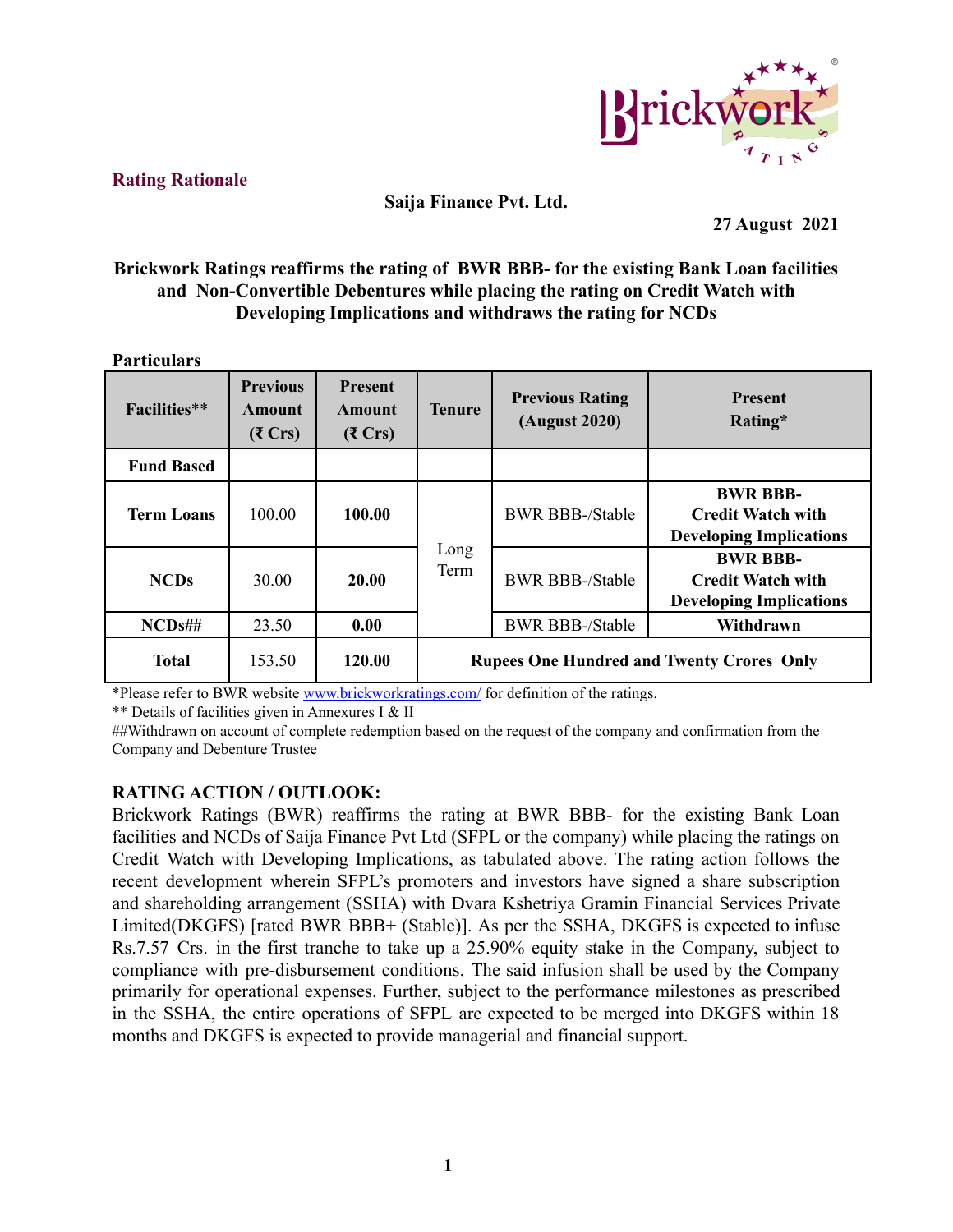

BWR has withdrawn the ratings of NCDs of Rs.23.50 Crs on account of complete redemption. The withdrawal is based on the request from the company and receipt of No Dues from the Debenture Trustee which is as per BWR's withdrawal policy.

The rating draws comfort from the promoters' experience in the MFI industry and healthy capital adequacy (Total CRAR of 20.34% as on 31st March 2021) . However, the rating is constrained by de-growth in AUM from Rs. 304.69 Crs in FY 20 to Rs. 195.85 Crs in FY 21, a high geographical concentration risk (55.66% concentration is the state of Bihar in FY21), deterioration in asset quality (Gross NPA of 14.77% as on 31st March 2021 vis-a-vis 3.75% as on 31st March 2020) , Loss incurred during FY21 (Loss of Rs.32.51 Crs in FY21 vis-a vis PAT of Rs.2.30 Crs in FY20) and stretched liquidity position.

Despite the Rating concerns highlighted, BWR draws comfort from the signing of the SSHA and the takeover of the management by DKGFS and the strategic support proposed to be offered by DKGFS in terms of business correspondence facility, providing corporate guarantee(s), if required, etc.

BWR will continue to monitor the developments with respect to the SSHA and merger and take appropriate rating action as warranted depending on the progress.

### **Description of Key Rating Drivers**

### **Credit Strengths-:**

- **Experience of promoters:** The company was originally promoted by Mr. S R Sinha and Mrs. Rashmi Sinha. With the signing of the SSHA, the management of the company is proposed to be taken over by the management team at DKGFS. DKGFS is promoted by Dvara Trust (formerly IFMR Trust) that was set-up in 2008 and has promoted diverse financial services businesses in India, including Northern Arc Capital (formerly IFMR Capital), Dvara Solutions, Dvara Research, Dvara Money, Dvara e-Registry, Dvara Smart Gold and Dvara e-Dairy. DKGFS has backing of strong sponsors, a high level of involvement of its principal promoters, the expertise of the promoter group and an experienced management team.
- **Healthy capital adequacy:** SFPL's capitalisation is healthy, with a total capital adequacy ratio (CRAR) of 20.34% as on 31 March 2021 (30.60% as on 31 March 2020). The ratio is much higher than the minimum regulatory requirement of 15%, and the company is expected to remain well-capitalised over the medium term.

### **Credit Risks-:**

● **Weak Asset Quality**:The company's asset quality has deteriorated with the gross non-performing assets (GNPAs) ratio increasing to 14.77% as on 31 March 2021 from 3.75% as on 31 March 2020 on account of the Covid 19 pandemic and degrowth in the portfolio. On account of higher provisioning (PCR of 92.44% in FY21 ) the net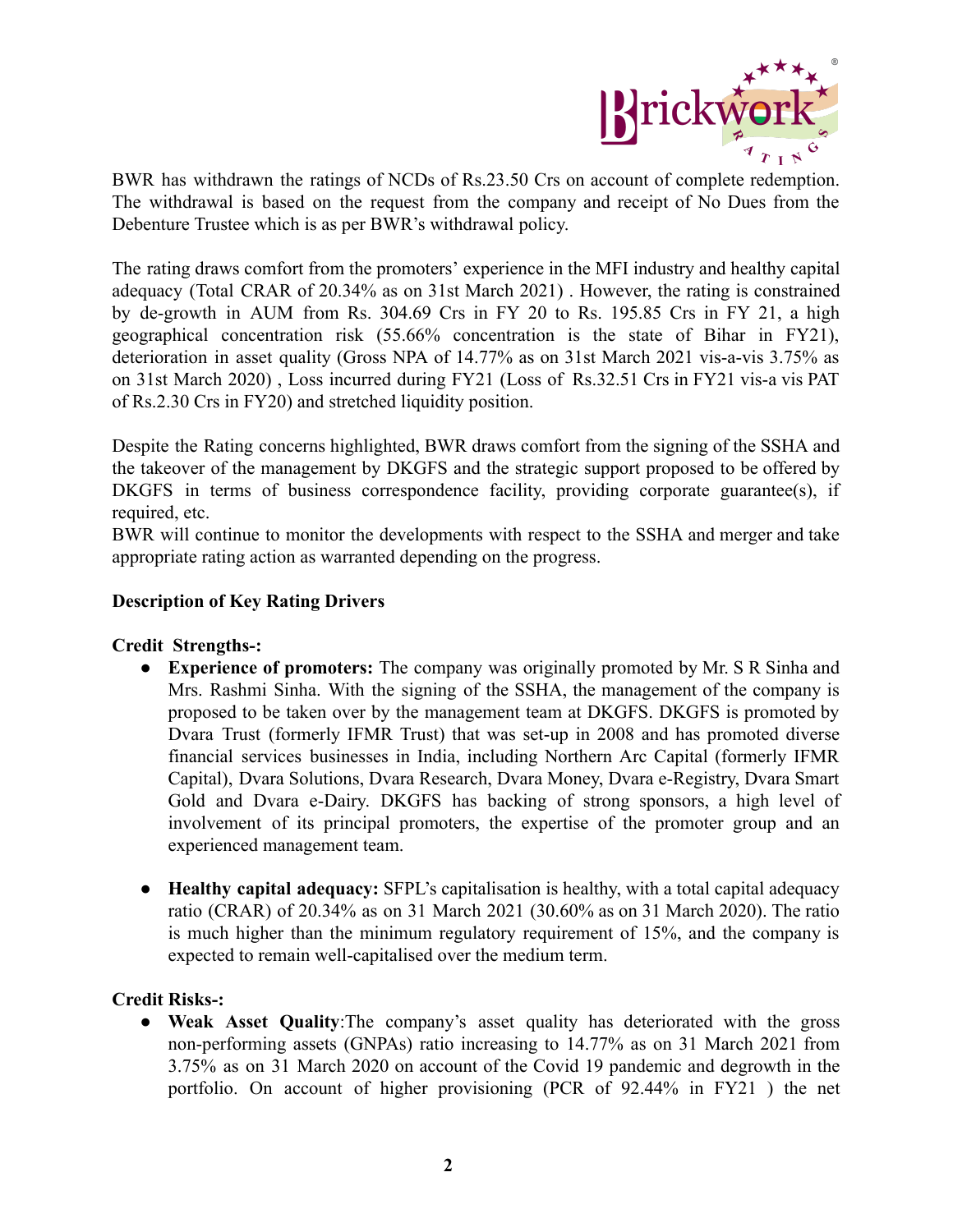

non-performing assets(NNPAs) were at 1.36% as on 31 March 2021 vis-a-vis 0.63% as on 31 March 2020.The asset quality will be a key rating monitorable.

- **Decline in Scale of Operations and Losses incurred:**SFPL recorded a degrowth in the AUM to Rs.195.85 Crs at the end of March 2021 as compared to Rs.304.69 Crs as at the end of March 2020 on account of issues in raising capital during FY21. Further the company recorded a loss of Rs.32.51 Crs in FY21 (as compared to PAT of Rs.2.30 Crs in FY20) on account of higher impairment expenses thereby resulting in reduction in tangible net worth to Rs.33.63 Crs in FY21 (vis-a-vis Rs.63.37 Crs in FY20).The gearing has increased to 4.20x in FY21 as compared to 3.29x in FY20.
- **High geographical concentration of portfolio:** The company has a presence in five states, but its AUM is concentrated in Bihar. Around 55.66% of its AUM is concentrated in Bihar, followed by 15.48% in Jharkhand, 11.03% in Haryana, 9.73% in Punjab and 8.10 % in Uttar Pradesh as at the end of March 2021. The high concentration in Bihar exposes the company's portfolio to risks related to geographical concentration.
- **Inherently modest credit profile of borrowers and risk from local socio-political issues in the microfinance sector:** The portfolio primarily consists of microfinance loans to clients with below-average credit risk profiles and a lack of access to formal credit. Pressure on households' cash flow due to unforeseen circumstances may affect the repayment capability of these borrowers. However, this risk is partially offset by the use of the grameen model for lending. Since the business involves lending to the poor and downtrodden sections of the society, MFIs will remain exposed to socially sensitive factors, including charging high interest rates and consequently, to tighter regulations and legislation.

### **Analytical Approach:** Standalone financials of SFPL

For arriving at its ratings, BWR has applied its rating methodology as detailed in the Rating Criteria below (hyperlinks provided at the end of this rationale).

### **RATING SENSITIVITIES**

**Positive:** Significant growth in the portfolio with an improvement in asset quality and profitability, Infusion of capital and planned merger into Dvara Kshetriya Gramin Financial Services Private will be key rating monitorables.

**Negative:** A further deterioration in the asset quality or weakening in the financial risk profile including liquidity.

### **Liquidity Profile: Stretched**

As on 30 July 2021, SFPL had a free cash and liquid balance of ~Rs. 12.50 Crs. to repay its debt obligations of ~Rs. 30.33 Crs. from August 2021 to December 2021. SFPL has scheduled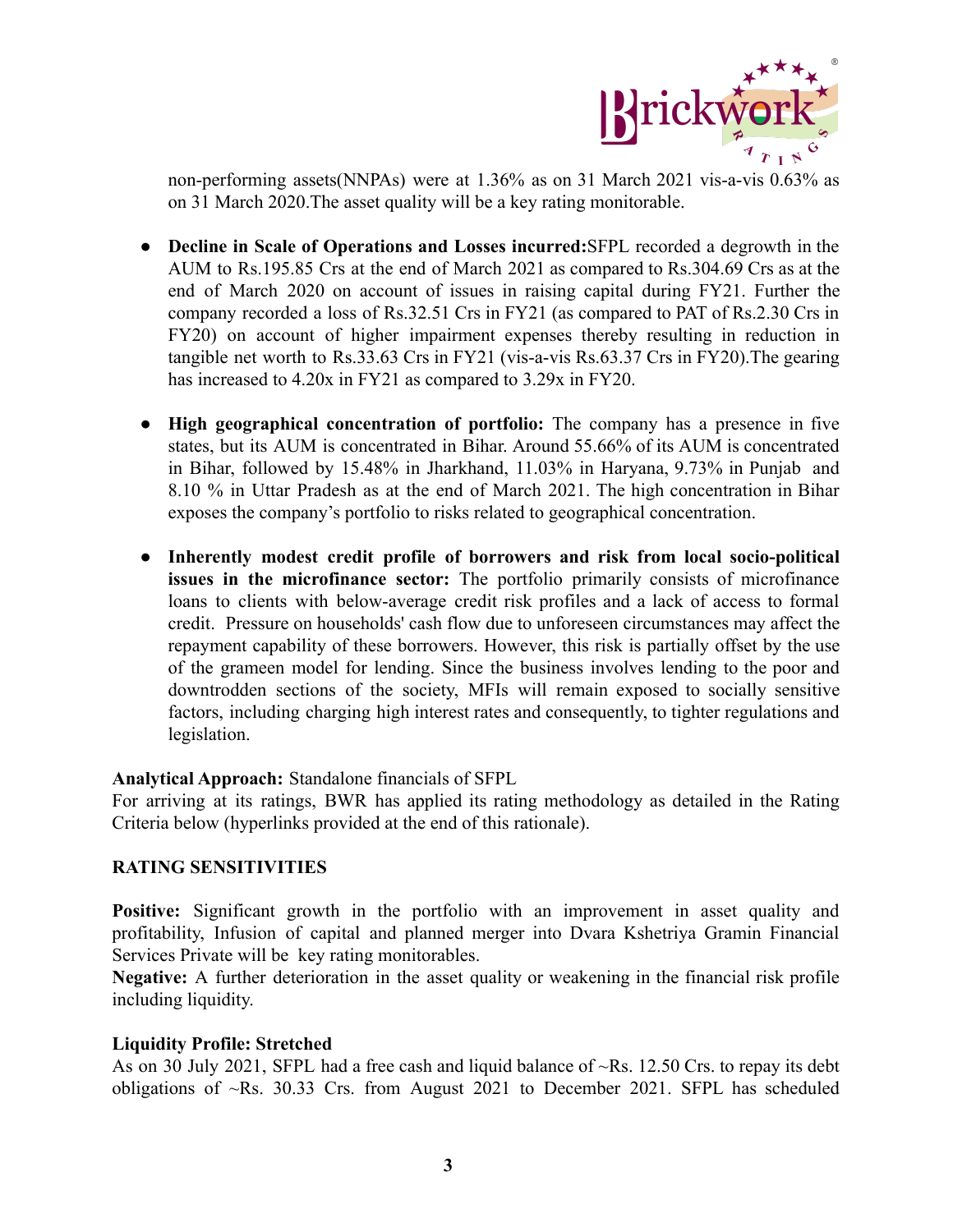

collections of ~Rs 100 Crs from August 2021 to December 2021. In the current event of Covid related disturbances continuing, the collections and liquidity position may remain stretched.

#### **About the Company**

Saija Finance Pvt Ltd (SFPL or the company) is an NBFC-MFI, promoted by Mr. S R Sinha and Mrs. Rashmi Sinha. In July 2007, the promoters formed a society named Saija Vikas and in November 2007, started microfinance services. In 2007, the promoters acquired an NBFC named Regards Finance Pvt Ltd and renamed it as Saija Finance Pvt Ltd. In December 2013, SFPL received an NBFC-MFI license from the RBI. SFPL follows the grameen model of lending and offers loans under Saija Mahila Rin (loans to women) and Saija Karobar Rin (loans for business). The company operates in five states, namely Bihar, Haryana, Jharkhand, Punjab and Uttar Pradesh.

|                        | <b>Units</b>  | 2020           | 2021           |  |
|------------------------|---------------|----------------|----------------|--|
| <b>Key Parameters</b>  |               | <b>Audited</b> | <b>Audited</b> |  |
| Net Interest Income    | Rs. Crores    | 44.45          | 28.01          |  |
| <b>PAT</b>             | Rs. Crores    | 2.30           | $-32.51$       |  |
| Tangible Net Worth     | Rs. Crores    | 66.37          | 33.63          |  |
| <b>CRAR</b>            | $\frac{0}{0}$ | 30.60          | 20.34          |  |
| <b>Total Portfolio</b> | Rs. Crores    | 304.69         | 195.85         |  |
| Owned Portfolio        | Rs. Crores    | 284.01         | 171.50         |  |
| <b>Gross NPA</b>       | $\frac{0}{0}$ | 3.76           | 14.77          |  |
| Net NPA                | $\frac{0}{0}$ | 0.63           | 1.36           |  |

#### **Company's Financial Performance: The financials are as per IND AS**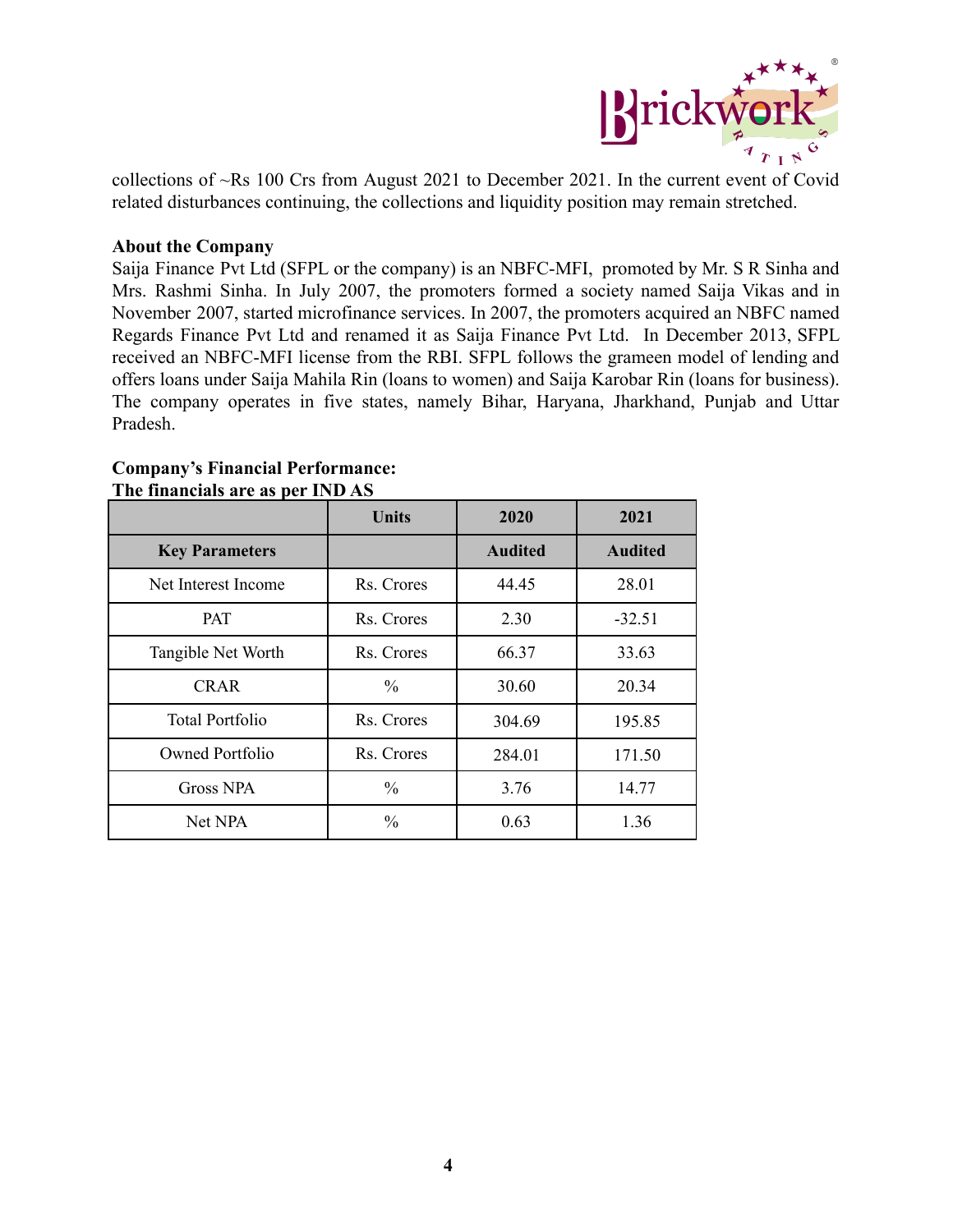

|                             |                       | <b>Current Rating (2021)</b> |                                |                                                                    | <b>Rating History</b> |                       |                              |           |           |           |                   |                               |    |
|-----------------------------|-----------------------|------------------------------|--------------------------------|--------------------------------------------------------------------|-----------------------|-----------------------|------------------------------|-----------|-----------|-----------|-------------------|-------------------------------|----|
| <b>Sr</b><br>N <sub>0</sub> | Name of<br>Instrument | <b>Type</b>                  | <b>Amount</b><br>(Rs.<br>Crs.) | <b>Rating</b>                                                      | 2020                  |                       |                              | 2019      |           |           | 2018              |                               |    |
|                             |                       |                              |                                |                                                                    |                       | <b>28 August 2020</b> |                              |           |           |           |                   |                               |    |
| $\mathbf{1}$                |                       | Long<br>Term                 | 100                            | <b>BWR BBB-</b><br>Credit Watch<br>with Developing<br>Implications | Long<br>Term          | 100                   | <b>BWR</b><br>BBB-<br>Stable | NA        | <b>NA</b> | <b>NA</b> | N<br>$\mathsf{A}$ | ${\bf N}$<br>$\mathbf{A}$     | NA |
|                             | Term Loan             |                              |                                |                                                                    | 21 July 2020          |                       |                              |           |           |           |                   |                               |    |
|                             |                       |                              |                                |                                                                    | Long<br>Term          | 100                   | <b>BWR</b><br>BBB-<br>Stable | <b>NA</b> | <b>NA</b> | NA        | N<br>A            | ${\bf N}$<br>$\mathbf{A}$     | NA |
|                             |                       |                              |                                |                                                                    |                       | <b>28 August 2020</b> |                              |           |           |           |                   |                               |    |
| $\overline{2}$              | <b>NCD</b>            | Long<br>Term                 | 20.00                          | <b>BWR BBB-</b><br>Credit Watch<br>with Developing<br>Implications | Long<br>Term          | 30.0                  | <b>BWR</b><br>BBB-<br>Stable | NA        | NA        | NA        | N<br>A            | $\mathbf N$<br>$\overline{A}$ | NA |
| $\overline{3}$              | <b>NCD</b>            | Long<br>Term                 | 0.00                           | Withdrawn                                                          | Long<br>Term          | 23.50                 | <b>BWR</b><br>BBB-<br>Stable | <b>NA</b> | NA        | <b>NA</b> | N<br>$\mathbf{A}$ | ${\bf N}$<br>$\mathbf{A}$     | NA |
|                             | <b>Total</b>          |                              | 120.00                         | <b>Rupees One Hundred and Twenty Crore Only</b>                    |                       |                       |                              |           |           |           |                   |                               |    |

# **Rating History for the last three years [including withdrawn and suspended ratings**

## **COMPLEXITY LEVELS OF THE INSTRUMENTS:Simple**

For more information, visit **[www.brickworkratings.com/download/ComplexityLevels.pdf](http://www.brickworkratings.com/download/ComplexityLevels.pdf)**

### **KEY COVENANTS OF THE INSTRUMENT/FACILITY RATED: NIL**

### **NON-COOPERATION WITH PREVIOUS RATING AGENCY IF ANY :NIL**

### **Hyperlink/Reference to applicable Criteria**

- **● [General Criteria](http://www.brickworkratings.com/download/Criteria-GeneralCriteria.pdf)**
- **● [Approach to Financial Ratios](http://www.brickworkratings.com/download/Criteria-FinancialRatios.pdf)**
- **● [Banks and Financial Institutions](https://www.brickworkratings.com/download/Criteria-BanksFinancialInstitutions.pdf)**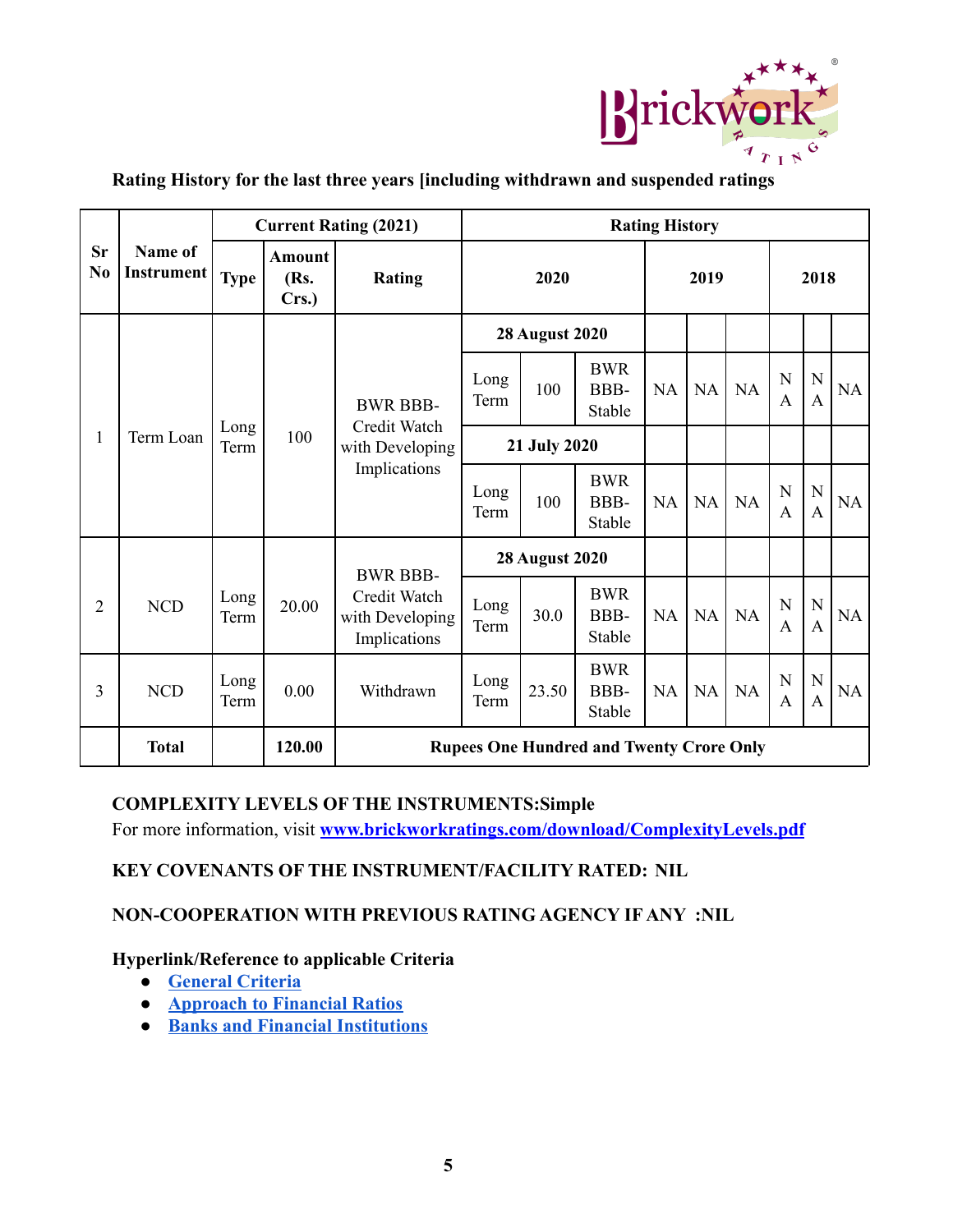

| <b>Analytical Contacts</b>                                                                                                  |                                                                                                       |  |  |  |  |  |  |
|-----------------------------------------------------------------------------------------------------------------------------|-------------------------------------------------------------------------------------------------------|--|--|--|--|--|--|
| Nagesh Kadu<br><b>Rating Analyst</b><br>Board: +91 22 2831 1426, +91 22 2831 1439 Ext: 619<br>nagesh.k@brickworkratings.com | Ramya Muraledharan<br><b>Director - Ratings</b><br>$+91$ 22 6745 6660<br>ramya.m@brickworkratings.com |  |  |  |  |  |  |
| 1-860-425-2742                                                                                                              | media@brickworkratings.com                                                                            |  |  |  |  |  |  |

### **ANNEXURE I**

# **Saija Finance Pvt. Ltd.**

# **Details of Bank Facilities rated by BWR**

| <b>Sl. No.</b> | <b>Name of the Bank</b> | <b>Type of Facilities</b> | <b>Long Term</b><br>(Rs. Crs.) | <b>Short Term</b><br>(Rs. Crs.) | <b>Total</b><br>(Rs. Crs.) |
|----------------|-------------------------|---------------------------|--------------------------------|---------------------------------|----------------------------|
| 1              | <b>IDFC First Bank</b>  | Term Loan                 | 20.00                          |                                 | 20.00                      |
| 2              | <b>NABARD</b>           |                           | 25.00                          |                                 | 25.00                      |
|                | NA                      | Proposed Term<br>Loan     | 55.00                          |                                 | 55.00                      |
|                | Total                   |                           | 100.00                         |                                 | 100.00                     |

**Total Rupees One Hundred Crores Only.**

### **ANNEXURE II:**

### **Details of the NCDs**

| <b>Instrument</b> | <b>Issue Date</b>    | <b>Issue Size</b><br>(Rs. Crs) | O/S<br>Amount<br>(Rs. Crs.) |        | <b>Coupon % Maturity Date</b> | <b>ISIN</b>  |
|-------------------|----------------------|--------------------------------|-----------------------------|--------|-------------------------------|--------------|
| <b>NCD</b>        | December 22,<br>2017 | 10.00                          | 3.33                        | 13.45% | December 22,<br>2022          | INE637O07100 |
|                   | July 30, 2018        | 10.00                          | 6.67                        | 12.72% | July 30, 2023                 | INE637O07118 |
|                   | December<br>7,2020   | 10.00                          | 10.00                       | 12.00  | June 8, 2022                  | INE637007134 |

**O/s Rupees Twenty Crs only**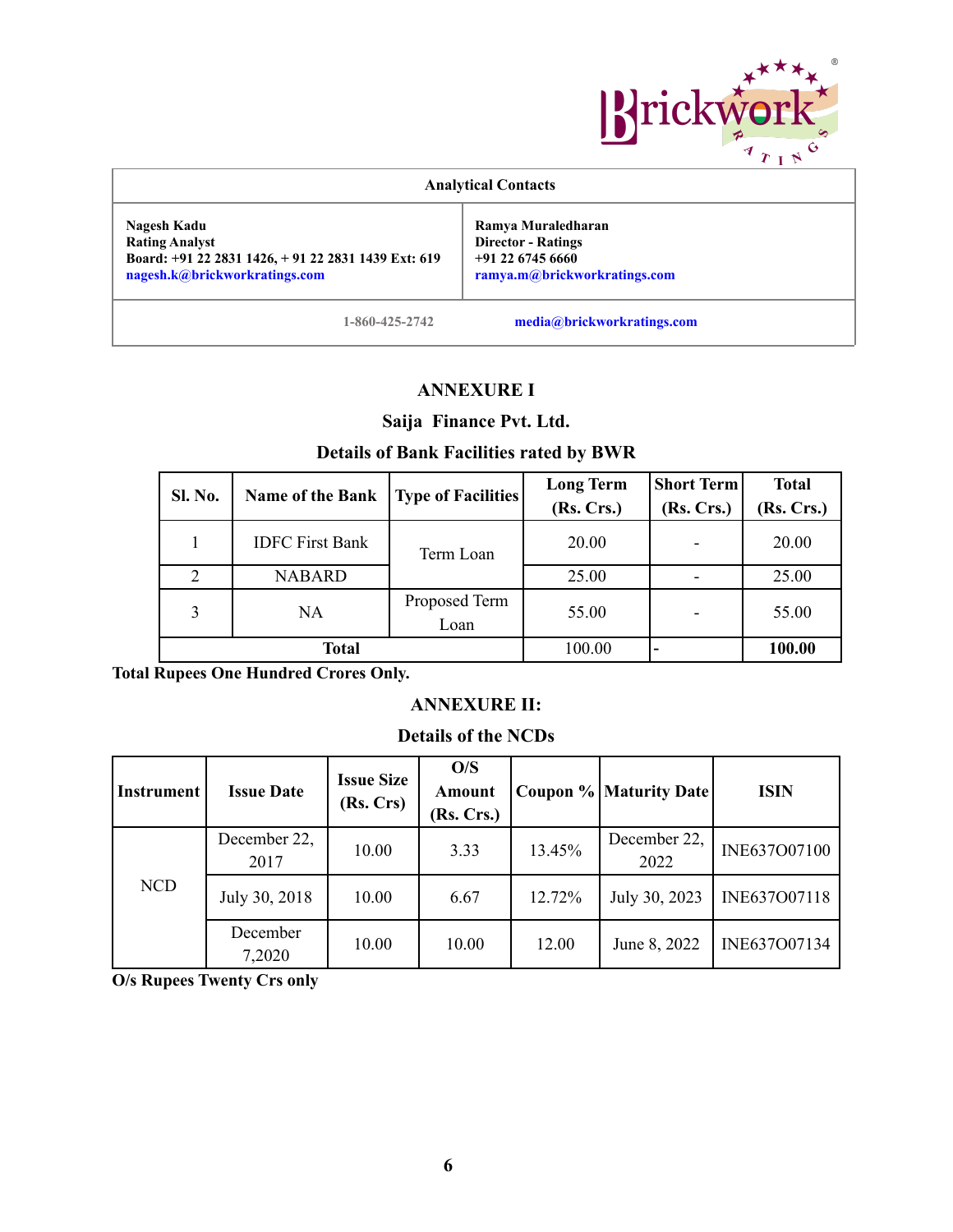

#### **For print and digital media**

The Rating Rationale is sent to you for the sole purpose of dissemination through your print, digital or electronic media. While it may be used by you acknowledging credit to BWR, please do not change the wordings in the rationale to avoid conveying a meaning different from what was intended by BWR. BWR alone has the sole right of sharing (both direct and indirect) its rationales for consideration or otherwise through any print or electronic or digital media.

**About Brickwork Ratings** : Brickwork Ratings (BWR), a Securities and Exchange Board of India [SEBI] registered Credit Rating Agency and accredited by Reserve Bank of India [RBI], offers credit ratings of Bank Loan, Non- convertible / convertible / partially convertible debentures and other capital market instruments and bonds, Commercial Paper, perpetual bonds, asset-backed and mortgage-backed securities, partial guarantees and other structured / credit enhanced debt instruments, Security Receipts, Securitisation Products, Municipal Bonds, etc. BWR has rated over 11,400 medium and large corporates and financial institutions' instruments. BWR has also rated NGOs, Educational Institutions, Hospitals, Real Estate Developers, Urban Local Bodies and Municipal Corporations. BWR has Canara Bank, a leading public sector bank, as one of the promoters and strategic partner. BWR has its corporate office in Bengaluru and a country-wide presence with its offices in Ahmedabad, Chandigarh, Chennai, Hyderabad, Kolkata, Mumbai and New Delhi along with representatives in 150+ locations.

**DISCLAIMER :** Brickwork Ratings India Pvt. Ltd. (BWR), a Securities and Exchange Board of India [SEBI] registered Credit Rating Agency and accredited by the Reserve Bank of India [RBI], offers credit ratings of Bank Loan facilities, Non- convertible / convertible / partially convertible debentures and other capital market instruments and bonds, Commercial Paper, perpetual bonds, asset-backed and mortgage-backed securities, partial guarantees and other structured / credit enhanced debt instruments, Security Receipts, Securitisation Products, Municipal Bonds, etc. [hereafter referred to as "Instruments"]. BWR also rates NGOs, Educational Institutions, Hospitals, Real Estate Developers, Urban Local Bodies and Municipal Corporations.

BWR wishes to inform all persons who may come across Rating Rationales and Rating Reports provided by BWR that the ratings assigned by BWR are based on information obtained from the issuer of the instrument and other reliable sources, which in BWR's best judgement are considered reliable. The Rating Rationale / Rating Report & other rating communications are intended for the jurisdiction of India only. The reports should not be the sole or primary basis for any investment decision within the meaning of any law or regulation (including the laws and regulations applicable in Europe and also the USA).

BWR also wishes to inform that access or use of the said documents does not create a client relationship between the user and BWR.

The ratings assigned by BWR are only an expression of BWR's opinion on the entity / instrument and should not in any manner be construed as being a recommendation to either purchase, hold or sell the instrument.

BWR also wishes to abundantly clarify that these ratings are not to be considered as an investment advice in any jurisdiction nor are they to be used as a basis for or as an alternative to independent financial advice and judgement obtained from the user's financial advisors. BWR shall not be liable to any losses incurred by the users of these Rating Rationales, Rating Reports or its contents. BWR reserves the right to vary, modify, suspend or withdraw the ratings at any time without assigning reasons for the same.

BWR's ratings reflect BWR's opinion on the day the ratings are published and are not reflective of factual circumstances that may have arisen on a later date. BWR is not obliged to update its opinion based on any public notification, in any form or format although BWR may disseminate its opinion and analysis when deemed fit.

Neither BWR nor its affiliates, third party providers, as well as the directors, officers, shareholders, employees or agents (collectively, "**BWR Party**") guarantee the accuracy, completeness or adequacy of the Ratings, and no BWR Party shall have any liability for any errors, omissions, or interruptions therein, regardless of the cause, or for the results obtained from the use of any part of the Rating Rationales or Rating Reports. Each BWR Party disclaims all